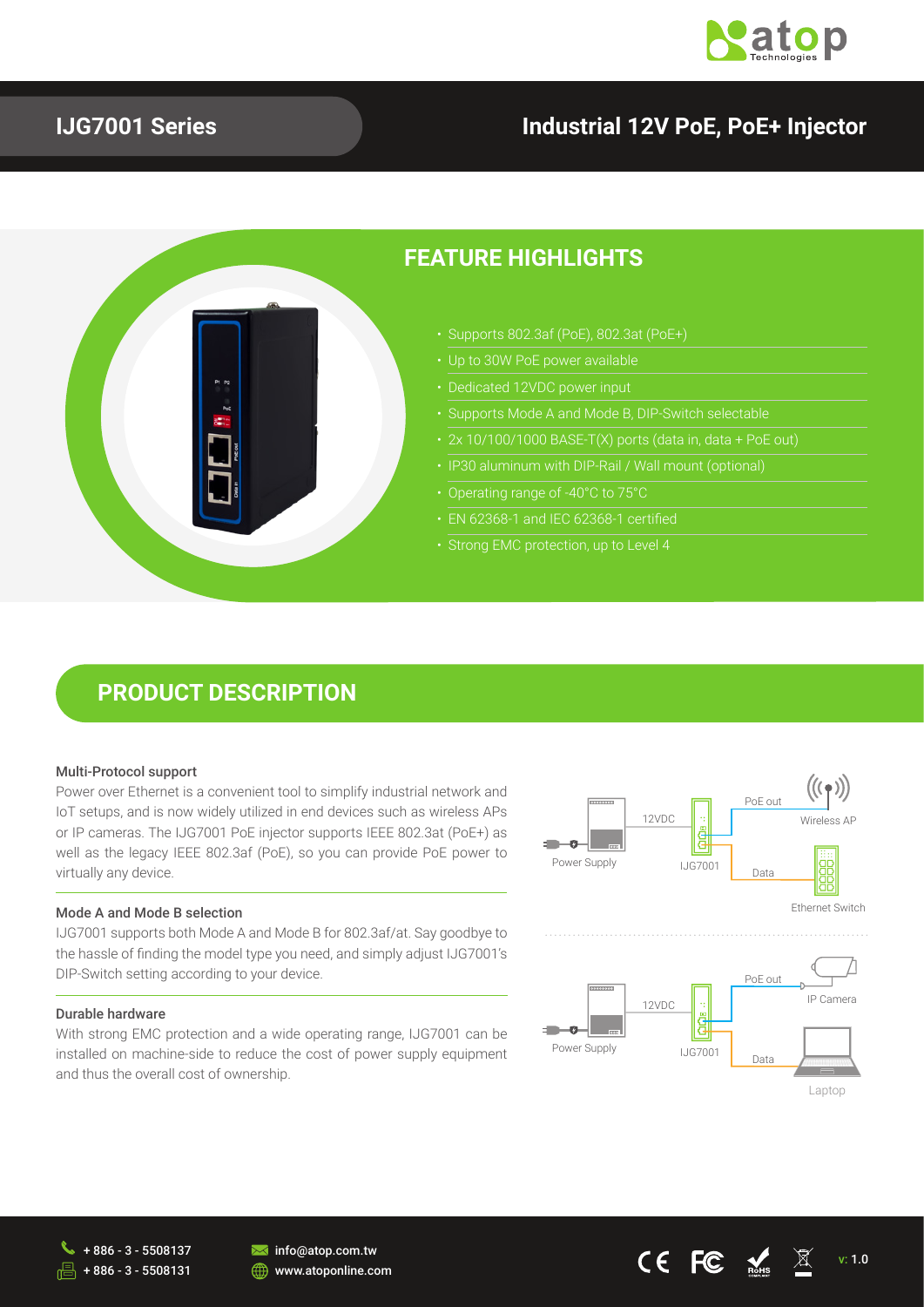

## **DIMENSIONS & LAYOUT**



 $\begin{array}{ccc}\n\bigcirc\negthinspace\leftarrow\negthinspace\leftarrow\negthinspace\leftarrow\negthinspace\leftarrow\negthinspace\leftarrow\negthinspace\leftarrow\negthinspace\leftarrow\negthinspace\leftarrow\negthinspace\leftarrow\negthinspace\leftarrow\negthinspace\leftarrow\negthinspace\leftarrow\negthinspace\leftarrow\negthinspace\leftarrow\negthinspace\leftarrow\negthinspace\leftarrow\negthinspace\leftarrow\negthinspace\leftarrow\negthinspace\leftarrow\negthinspace\leftarrow\negthinspace\leftarrow\negthinspace\leftarrow\negthinspace\leftarrow\negthinspace\leftarrow\negthinspace\leftarrow\negthinspace\leftarrow\negthinspace\leftarrow\negthinspace\leftarrow\negthinspace\leftarrow\negthinspace\left$  $\sqrt{5}$  + 886 - 3 - 5508131

**M** info@atop.com.tw **WWW.atoponline.com**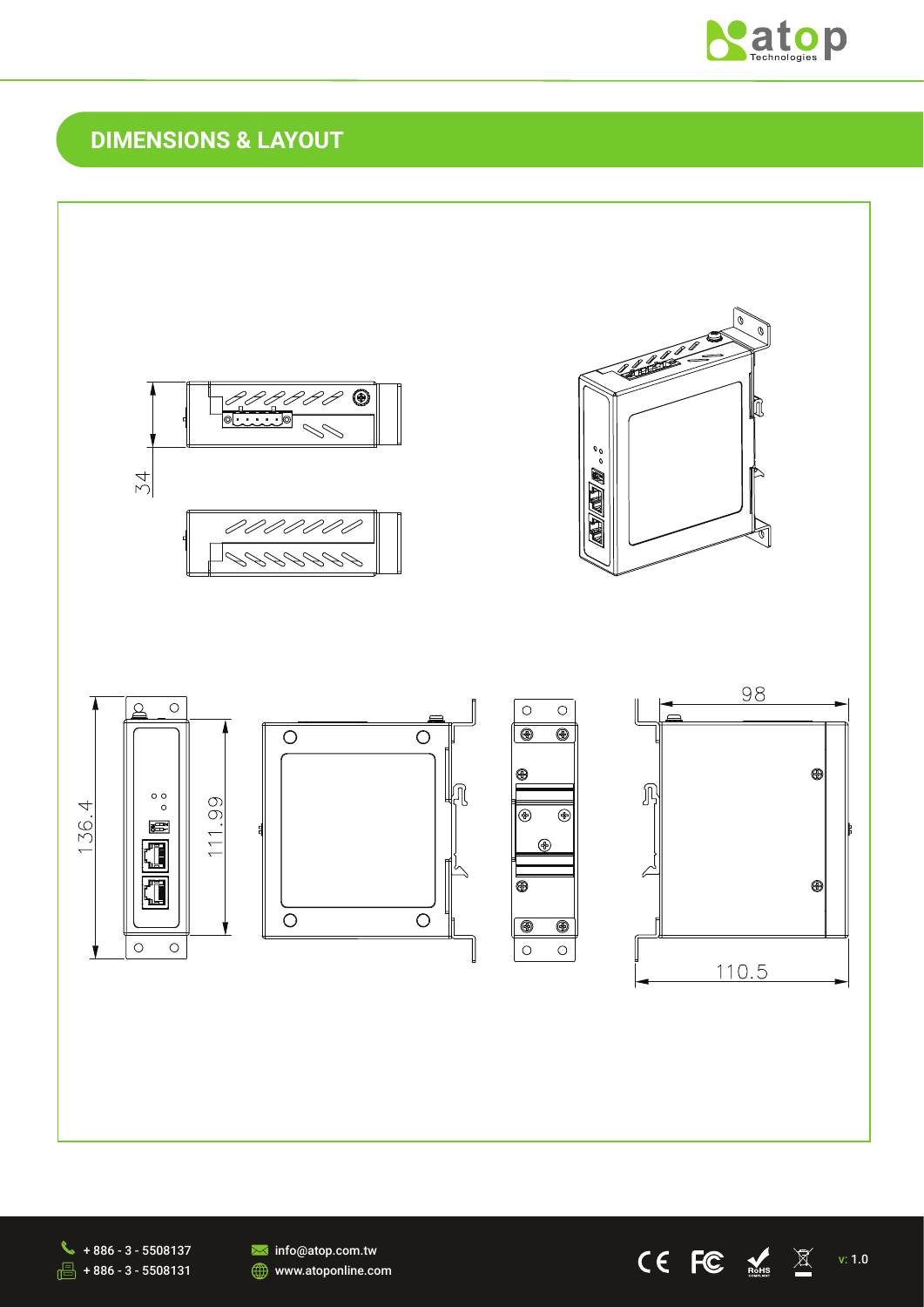

## **SPECIFICATIONS**

| <b>Technical Specifications</b>   |                                                                                                                                                                                                           |  |
|-----------------------------------|-----------------------------------------------------------------------------------------------------------------------------------------------------------------------------------------------------------|--|
| Product                           | <b>IJG7001</b>                                                                                                                                                                                            |  |
| <b>Ethernet</b>                   |                                                                                                                                                                                                           |  |
| Compliance                        | IEEE 802.3 for 10BaseT<br>IEEE 802.3u for 100BaseT(X)<br>IEEE 802.3ab for 1000BaseT(X)<br>IEEE 802.3af for Power-over-Ethernet (PoE, max 15.4W)<br>IEEE 802.3at for Power-over-Ethernet (PoE+, max 30.0W) |  |
| PoE modes                         | Mode A/ Mode B DIP-switch selectable<br>Mode A: PoE power through data pins (1,2,3,6)<br>Mode B: PoE power through spare pins (4,5,7,8)                                                                   |  |
| RJ 45 Transmission Rate           | 10/100/1000 Mbps                                                                                                                                                                                          |  |
| Auto MDI/MDI-X                    | Yes                                                                                                                                                                                                       |  |
| <b>Power</b>                      |                                                                                                                                                                                                           |  |
| PoE Voltage Booster               | Yes (Max support 30W)                                                                                                                                                                                     |  |
| Input Voltage                     | 12 VDC (power limitations)                                                                                                                                                                                |  |
| Input Current                     | Max 3.6A @12VDC                                                                                                                                                                                           |  |
| Max. Power Consumption            | 30W                                                                                                                                                                                                       |  |
| <b>LED</b>                        |                                                                                                                                                                                                           |  |
| Indicators                        | P1, P2, PoE                                                                                                                                                                                               |  |
| <b>Physical Characteristics</b>   |                                                                                                                                                                                                           |  |
| Housing                           | IP30 metal housing                                                                                                                                                                                        |  |
| Dimension $(W \times H \times D)$ | 32 x 110 x 90 mm                                                                                                                                                                                          |  |
| Weight                            | 340g                                                                                                                                                                                                      |  |
| Installation                      | DIN-Rail, Wall mount (optional kit)                                                                                                                                                                       |  |
| <b>Environmental Limits</b>       |                                                                                                                                                                                                           |  |
| <b>Operating Temperature</b>      | -40°C to +75°C (-40°F to +167°F)                                                                                                                                                                          |  |
| Storage Temperature               | -40°C to +85°C (-40°F to +185°F)                                                                                                                                                                          |  |
| Ambient Relative Humidity         | 5% to 95% (Non-condensing test @55°C)                                                                                                                                                                     |  |





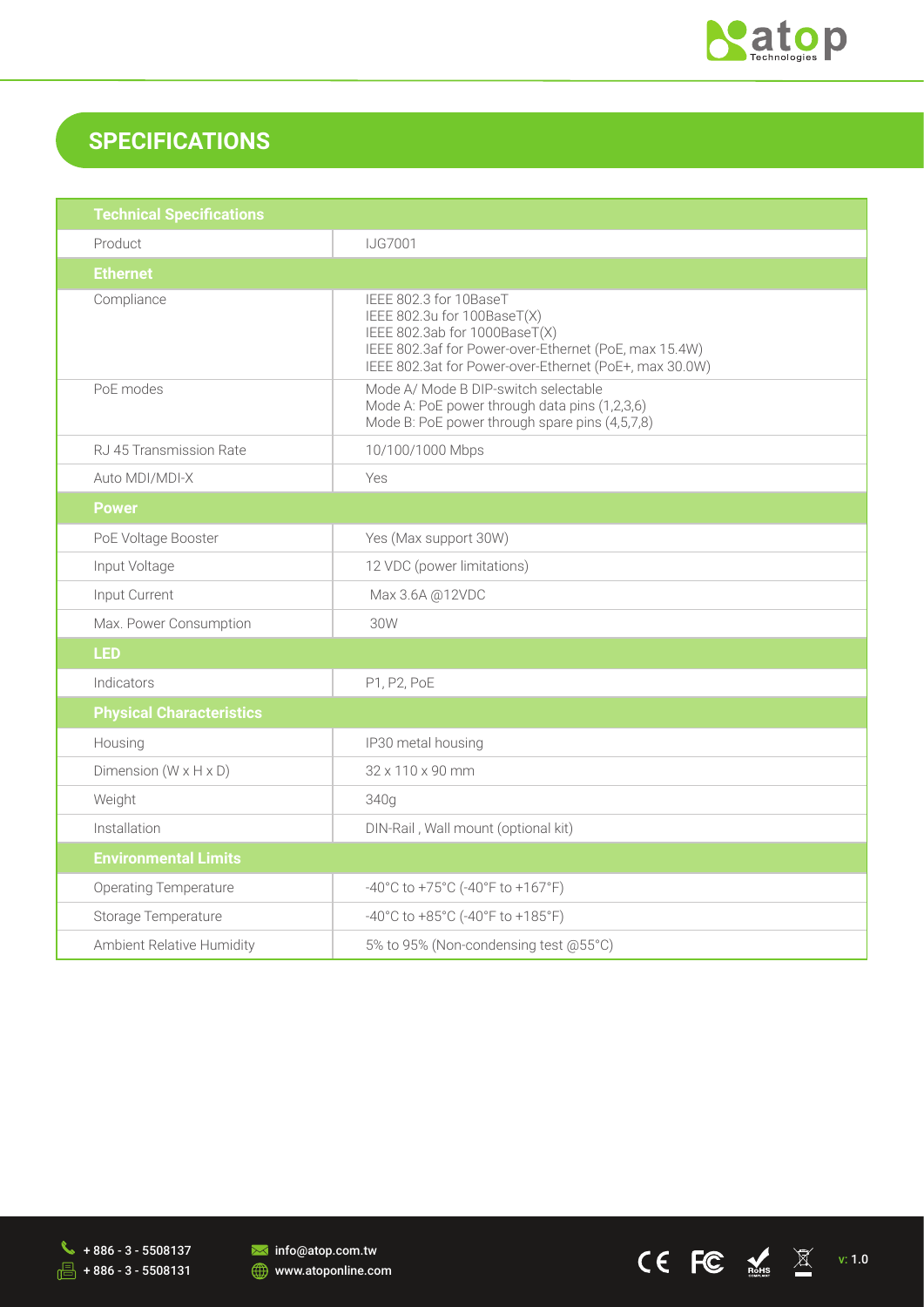

# **REGULATORY APPROVALS**

| <b>Regulatory Approvals</b> |                                                                                                                                                                                                |                                                    |                                                                  |                                  |  |
|-----------------------------|------------------------------------------------------------------------------------------------------------------------------------------------------------------------------------------------|----------------------------------------------------|------------------------------------------------------------------|----------------------------------|--|
| Safety                      | EN60950-1, EN62368-1                                                                                                                                                                           |                                                    |                                                                  |                                  |  |
| <b>EMC</b>                  | FCC Part 15, Subpart B, Class A<br>EN 55032:2015+AC:2016 Class A, EN 61000-3-2:2014 Class A, EN 61000-3-3:2013,<br>EN 61000-6-4:2007+A1:2001, EN 55024:2010+A1:2015, EN 61000-6-2:2005+AC:2005 |                                                    |                                                                  |                                  |  |
| <b>Test</b>                 | Item                                                                                                                                                                                           |                                                    | <b>Value</b>                                                     | <b>Level</b>                     |  |
| IEC 61000-4-2               | <b>ESD</b>                                                                                                                                                                                     | Contact Discharge<br>±6kV<br>Air Discharge<br>±8kV |                                                                  | 3<br>3                           |  |
| IEC 61000-4-3               | <b>RS</b>                                                                                                                                                                                      | 80-1000MHz<br>1.4-2.0GHz<br>2.0-2.7GHz             | 10(V/m)<br>3(V/m)<br>10(V/m)                                     | 3<br>3<br>3                      |  |
| IEC 61000-4-4               | <b>EFT</b>                                                                                                                                                                                     | DC Power Port<br>Signal Port                       | ±4.0KV<br>$±2.0$ KV                                              | $\overline{4}$<br>$\overline{4}$ |  |
| IEC 61000-4-5               | Surge                                                                                                                                                                                          | DC Power Port<br>DC Power Port<br>Signal Port      | Line-to-Line±2.0kV<br>Line-to-Earth±4.0kV<br>Line-to-Earth±3.0kV | $\overline{4}$<br>4<br>3         |  |
| IEC 61000-4-6               | CS                                                                                                                                                                                             | $0.15 - 80$ MHz                                    | 10 V rms                                                         | 3                                |  |
| IEC 61000-4-8               | PFMF                                                                                                                                                                                           | Enclosure                                          | 10 A/m                                                           | 3                                |  |
| IEC 61000-4-11              | <b>DIP</b>                                                                                                                                                                                     | <b>AC Power Port</b><br>$\overline{a}$             |                                                                  | A                                |  |
| Shock                       | MIL-STD-810F Method 516.5                                                                                                                                                                      |                                                    |                                                                  |                                  |  |
| Drop                        | MIL-STD-810F Method 516.5                                                                                                                                                                      |                                                    |                                                                  |                                  |  |
| Vibration                   | MIL-STD-810F Method 514.5 C-1 & C-2                                                                                                                                                            |                                                    |                                                                  |                                  |  |
| <b>RoHS</b>                 | Yes                                                                                                                                                                                            |                                                    |                                                                  |                                  |  |
| <b>MTBF</b>                 | 72.23 years                                                                                                                                                                                    |                                                    |                                                                  |                                  |  |
| Warranty                    | 5 years                                                                                                                                                                                        |                                                    |                                                                  |                                  |  |